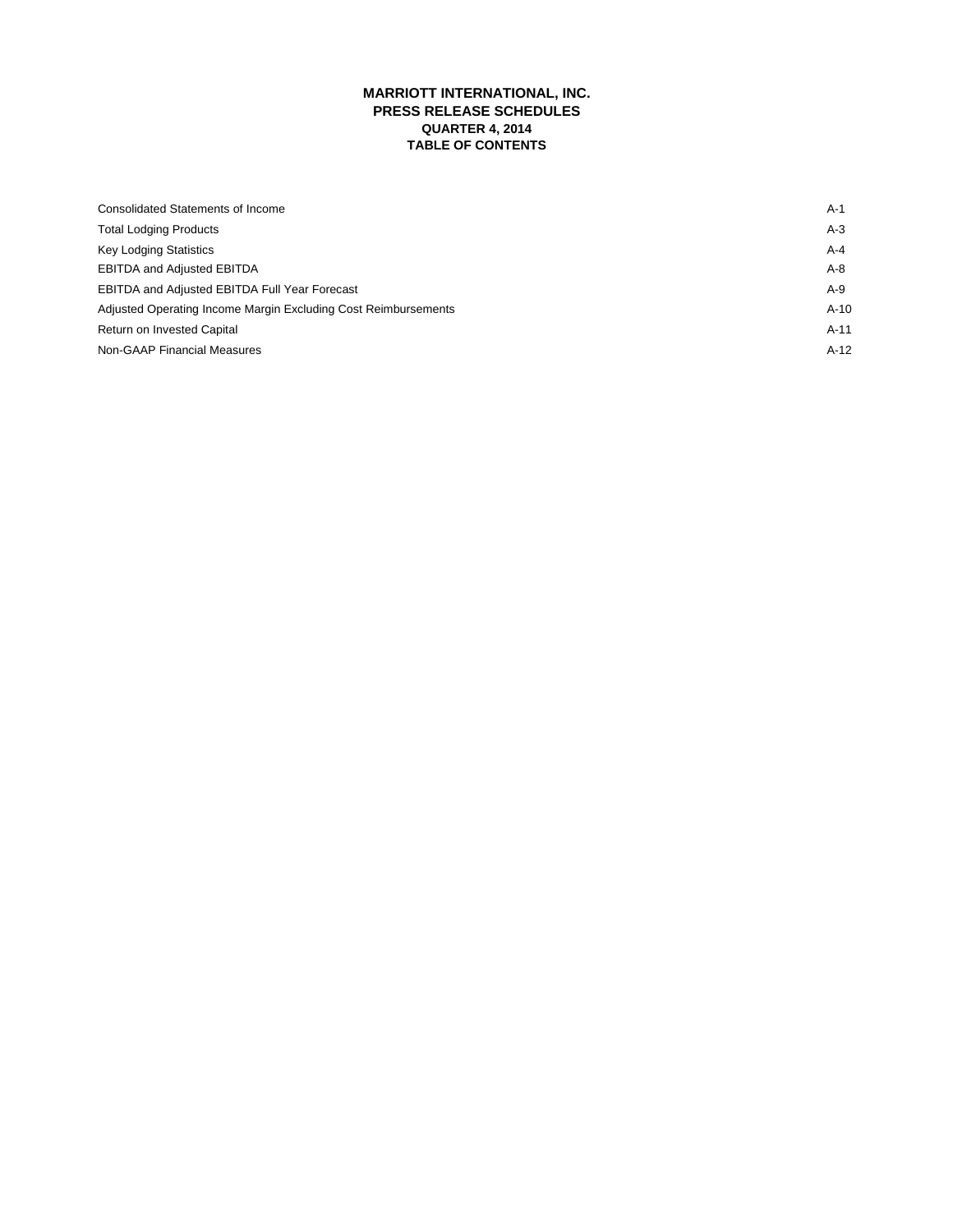## **MARRIOTT INTERNATIONAL, INC. CONSOLIDATED STATEMENTS OF INCOME FOURTH QUARTER 2014 AND 2013**

(in millions except per share amounts, unaudited)

|                                                           | <b>Three Months Ended</b><br>December 31, 2014 | <b>Three Months Ended</b><br>December 31, 2013 |                |  |
|-----------------------------------------------------------|------------------------------------------------|------------------------------------------------|----------------|--|
| <b>REVENUES</b>                                           |                                                |                                                |                |  |
| Base management fees                                      | \$<br>163                                      | \$<br>152                                      | $\overline{7}$ |  |
| Franchise fees                                            | 185                                            | 163                                            | 13             |  |
| Incentive management fees                                 | 82                                             | 73                                             | 12             |  |
| Owned, leased, and other revenue <sup>1</sup>             | 275                                            | 260                                            | 6              |  |
| Cost reimbursements <sup>2</sup>                          | 2,854                                          | 2,571                                          | 11             |  |
| <b>Total Revenues</b>                                     | 3,559                                          | 3,219                                          | 11             |  |
| <b>OPERATING COSTS AND EXPENSES</b>                       |                                                |                                                |                |  |
| Owned, leased, and other - direct <sup>3</sup>            | 202                                            | 197                                            | (3)            |  |
| <b>Reimbursed costs</b>                                   | 2,854                                          | 2,571                                          | (11)           |  |
| Depreciation, amortization, and other 4                   | 32                                             | 35                                             | 9              |  |
| General, administrative, and other <sup>5</sup>           | 180                                            | 178                                            | (1)            |  |
| <b>Total Expenses</b>                                     | 3,268                                          | 2,981                                          | (10)           |  |
| <b>OPERATING INCOME</b>                                   | 291                                            | 238                                            | 22             |  |
| Gains (losses) and other income 6                         | 4                                              | (3)                                            | 233            |  |
| Interest expense                                          | (26)                                           | (32)                                           | 19             |  |
| Interest income                                           | 13                                             | 10                                             | 30             |  |
| Equity in earnings (losses) <sup>7</sup>                  |                                                | (3)                                            | 100            |  |
| <b>INCOME BEFORE INCOME TAXES</b>                         | 282                                            | 210                                            | 34             |  |
| Provision for income taxes                                | (85)                                           | (59)                                           | (44)           |  |
| <b>NET INCOME</b>                                         | 197<br>\$                                      | \$<br>151                                      | 30             |  |
| <b>EARNINGS PER SHARE - Basic</b><br>Earnings per share   | 0.70<br>\$                                     | \$<br>0.50                                     | 40             |  |
|                                                           |                                                |                                                |                |  |
| <b>EARNINGS PER SHARE - Diluted</b><br>Earnings per share | 0.68<br>\$                                     | \$<br>0.49                                     | 39             |  |
| <b>Basic Shares</b>                                       | 282.4                                          | 299.4                                          |                |  |
| <b>Diluted Shares</b>                                     | 289.0                                          | 307.5                                          |                |  |

<sup>1</sup>*Owned, leased, and other revenue* includes revenue from the properties we own or lease, termination fees, branding fees, and other revenue.

<sup>2</sup>*Cost reimbursements* include reimbursements from properties for Marriott-funded operating expenses.

<sup>3</sup>*Owned, leased, and other - direct* expenses include operating expenses related to our owned or leased hotels, including lease payments and pre-opening expenses.

<sup>4</sup>*Depreciation, amortization, and other* expenses include depreciation for fixed assets, amortization of capitalized costs incurred to acquire management, franchise, and license agreements, and any related impairments, accelerations, or write-offs.

<sup>5</sup>*General, administrative, and other* expenses include our corporate and business segments overhead costs and general expenses.

6 *Gains (losses) and other income* includes gains and losses on: the sale of real estate, the sale or other-than-temporary impairment of joint ventures and investments, and results from cost method investments.

<sup>7</sup>*Equity in earnings (losses)* include our equity in earnings or losses of unconsolidated equity method investments.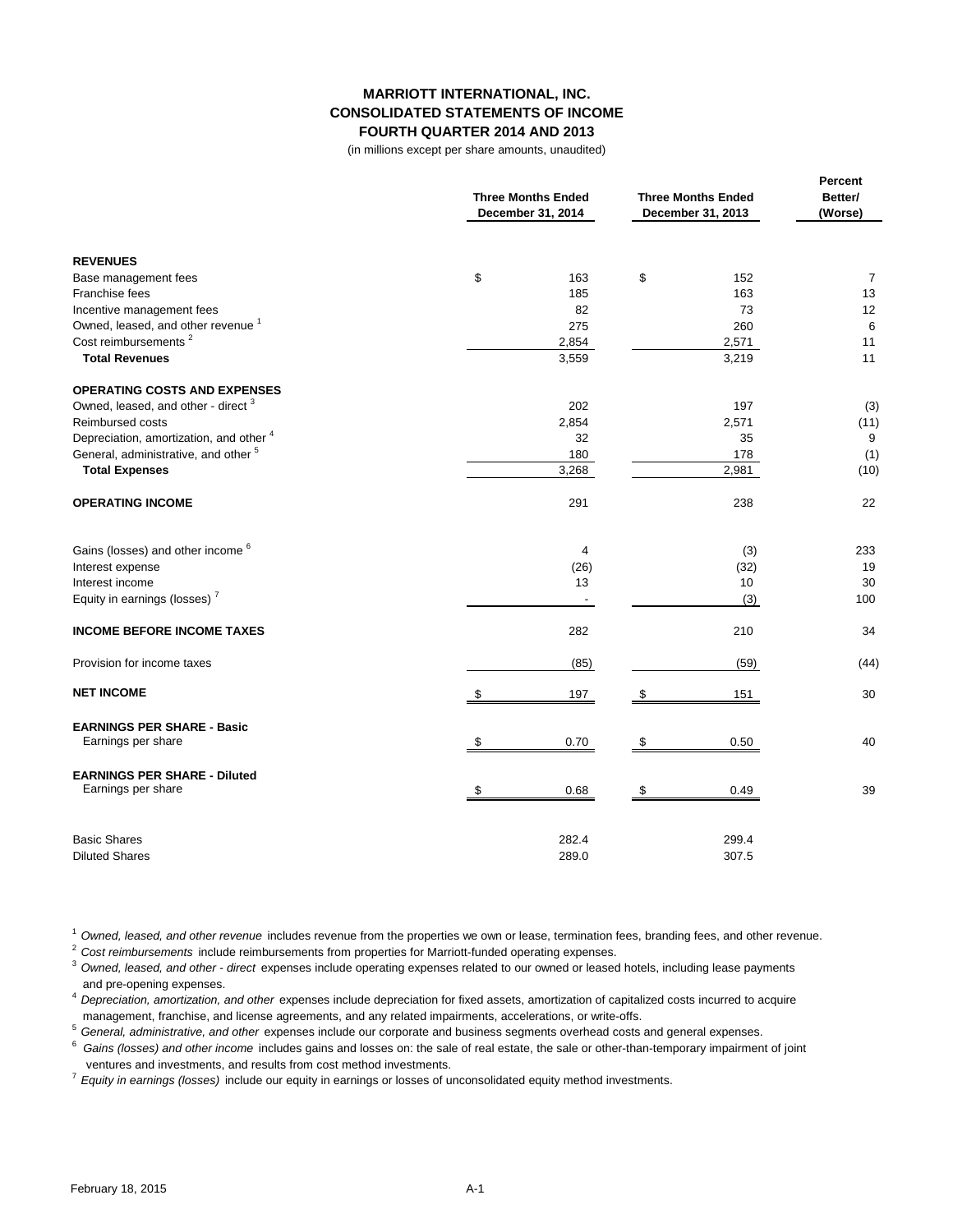# **MARRIOTT INTERNATIONAL, INC. CONSOLIDATED STATEMENTS OF INCOME FOURTH QUARTER YEAR-TO-DATE 2014 AND 2013**

(in millions except per share amounts, unaudited)

|                                                         | <b>Twelve Months Ended</b><br>December 31, 2014 | <b>Twelve Months Ended</b><br>December 31, 2013 | Percent<br>Better/<br>(Worse) |
|---------------------------------------------------------|-------------------------------------------------|-------------------------------------------------|-------------------------------|
| <b>REVENUES</b>                                         |                                                 |                                                 |                               |
| Base management fees                                    | \$<br>672                                       | \$<br>621                                       | 8                             |
| Franchise fees                                          | 745                                             | 666                                             | 12                            |
| Incentive management fees                               | 302                                             | 256                                             | 18                            |
| Owned, leased, and other revenue <sup>1</sup>           | 1,022                                           | 950                                             | 8                             |
| Cost reimbursements <sup>2</sup>                        | 11,055                                          | 10,291                                          | $\overline{7}$                |
| <b>Total Revenues</b>                                   | 13,796                                          | 12,784                                          | 8                             |
| <b>OPERATING COSTS AND EXPENSES</b>                     |                                                 |                                                 |                               |
| Owned, leased, and other - direct <sup>3</sup>          | 775                                             | 729                                             | (6)                           |
| <b>Reimbursed costs</b>                                 | 11,055                                          | 10,291                                          | (7)                           |
| Depreciation, amortization, and other 4                 | 148                                             | 127                                             | (17)                          |
| General, administrative, and other <sup>5</sup>         | 659                                             | 649                                             | (2)                           |
| <b>Total Expenses</b>                                   | 12,637                                          | 11,796                                          | (7)                           |
| <b>OPERATING INCOME</b>                                 | 1,159                                           | 988                                             | 17                            |
| Gains and other income <sup>6</sup>                     | 8                                               | 11                                              | (27)                          |
| Interest expense                                        | (115)                                           | (120)                                           | 4                             |
| Interest income                                         | 30                                              | 23                                              | 30                            |
| Equity in earnings (losses) <sup>7</sup>                | 6                                               | (5)                                             | 220                           |
| <b>INCOME BEFORE INCOME TAXES</b>                       | 1,088                                           | 897                                             | 21                            |
| Provision for income taxes                              | (335)                                           | (271)                                           | (24)                          |
| <b>NET INCOME</b>                                       | \$<br>753                                       | \$<br>626                                       | 20                            |
| <b>EARNINGS PER SHARE - Basic</b><br>Earnings per share | \$<br>2.60                                      | 2.05<br>\$                                      | 27                            |
| <b>EARNINGS PER SHARE - Diluted</b>                     |                                                 |                                                 |                               |
| Earnings per share                                      | 2.54<br>S                                       | 2.00<br>-\$                                     | 27                            |
| <b>Basic Shares</b>                                     | 289.9                                           | 305.0                                           |                               |
| <b>Diluted Shares</b>                                   | 296.8                                           | 313.0                                           |                               |

<sup>1</sup>*Owned, leased, and other revenue* includes revenue from the properties we own or lease, termination fees, branding fees, and other revenue.

<sup>2</sup>*Cost reimbursements* include reimbursements from properties for Marriott-funded operating expenses.

<sup>3</sup>*Owned, leased, and other - direct* expenses include operating expenses related to our owned or leased hotels, including lease payments and pre-opening expenses.

<sup>4</sup>*Depreciation, amortization, and other* expenses include depreciation for fixed assets, amortization of capitalized costs incurred to acquire management, franchise, and license agreements, and any related impairments, accelerations, or write-offs.

<sup>5</sup>*General, administrative, and other* expenses include our corporate and business segments overhead costs and general expenses.

<sup>6</sup>*Gains and other income* includes gains and losses on: the sale of real estate, the sale or other-than-temporary impairment of joint ventures and investments, and results from cost method investments.

<sup>7</sup>*Equity in earnings (losses)* include our equity in earnings or losses of unconsolidated equity method investments.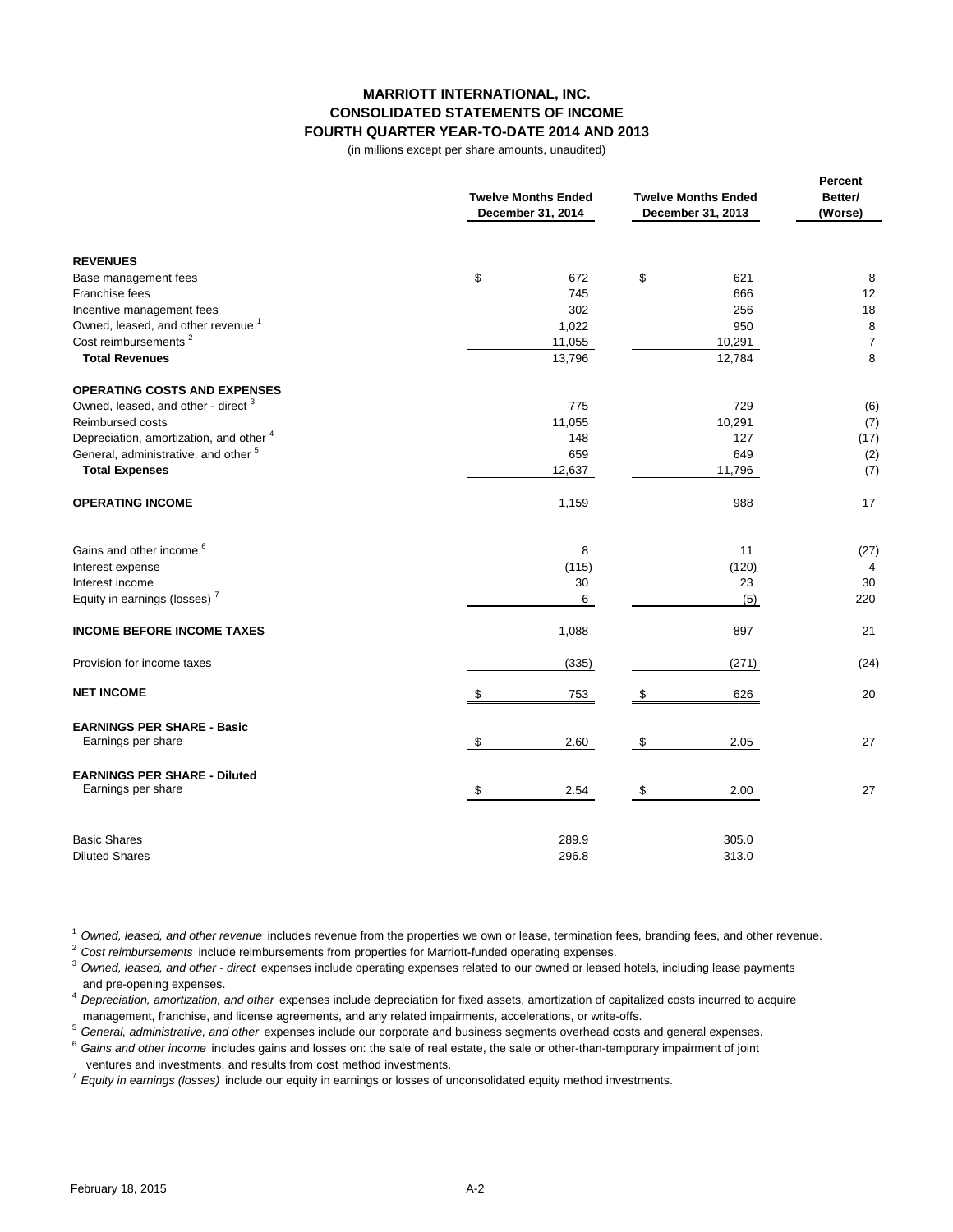# **MARRIOTT INTERNATIONAL, INC. TOTAL LODGING PRODUCTS**

|                                          |                      | <b>Number of Properties</b> |                          |                      | <b>Number of Rooms/Suites</b> |                          |
|------------------------------------------|----------------------|-----------------------------|--------------------------|----------------------|-------------------------------|--------------------------|
| <b>Brand</b>                             | December 31,<br>2014 | December 31.<br>2013        | vs. December 31,<br>2013 | December 31,<br>2014 | December 31,<br>2013          | vs. December 31,<br>2013 |
| <b>Domestic Full-Service</b>             |                      |                             |                          |                      |                               |                          |
| <b>Marriott Hotels</b>                   | 347                  | 344                         | 3                        | 140,575              | 138,860                       | 1,715                    |
| <b>Renaissance Hotels</b>                | 78                   | 76                          | $\overline{2}$           | 27,588               | 27,189                        | 399                      |
| <b>Autograph Collection Hotels</b>       | 44                   | 32                          | 12                       | 10,082               | 8,410                         | 1,672                    |
| Gaylord Hotels                           | 5                    | 5                           | $\overline{a}$           | 8,098                | 8,098                         |                          |
| The Ritz-Carlton                         | 39                   | 37                          | $\overline{2}$           | 11,424               | 11,040                        | 384                      |
| The Ritz-Carlton Residences              | 30                   | 30                          | L.                       | 3,598                | 3,598                         |                          |
| <b>EDITION</b>                           | $\mathbf{1}$         |                             | $\mathbf{1}$             | 295                  |                               | 295                      |
| <b>EDITION Residences</b>                | $\overline{1}$       |                             | $\mathbf{1}$             | 25                   |                               | 25                       |
| <b>Domestic Limited-Service</b>          |                      |                             |                          |                      |                               |                          |
| Courtyard                                | 861                  | 836                         | 25                       | 120,894              | 117,693                       | 3,201                    |
| Fairfield Inn & Suites                   | 704                  | 691                         | 13                       | 64,362               | 62,921                        | 1,441                    |
| SpringHill Suites                        | 314                  | 306                         | 8                        | 36,968               | 35,888                        | 1,080                    |
| Residence Inn                            | 648                  | 629                         | 19                       | 78,518               | 76,056                        | 2,462                    |
| <b>TownePlace Suites</b>                 | 240                  | 222                         | 18                       | 23,973               | 22,039                        | 1,934                    |
| AC Hotels by Marriott <sup>1</sup>       | $\mathbf{1}$         |                             | $\mathbf{1}$             | 220                  |                               | 220                      |
| International                            |                      |                             |                          |                      |                               |                          |
| <b>Marriott Hotels</b>                   | 231                  | 215                         | 16                       | 71,428               | 66,041                        | 5,387                    |
| <b>Renaissance Hotels</b>                | 81                   | 77                          | 4                        | 25,368               | 24,711                        | 657                      |
| Autograph Collection Hotels <sup>1</sup> | 31                   | 24                          | $\overline{7}$           | 7,428                | 3,053                         | 4,375                    |
| Protea Hotels                            | 112                  |                             | 112                      | 10,107               |                               | 10,107                   |
| <b>Moxy Hotels</b>                       | $\mathbf{1}$         |                             | $\mathbf{1}$             | 162                  |                               | 162                      |
| Courtyard                                | 127                  | 117                         | 10                       | 24,906               | 22,856                        | 2,050                    |
| Fairfield Inn & Suites                   | 17                   | 17                          | ÷,                       | 2,089                | 2,044                         | 45                       |
| SpringHill Suites                        | $\overline{2}$       | $\overline{2}$              | $\overline{a}$           | 299                  | 299                           |                          |
| Residence Inn                            | 27                   | 24                          | 3                        | 3,645                | 3,349                         | 296                      |
| <b>TownePlace Suites</b>                 | $\overline{4}$       | $\overline{2}$              | $\overline{2}$           | 518                  | 278                           | 240                      |
| <b>Marriott Executive Apartments</b>     | 27                   | 27                          |                          | 4,261                | 4,295                         | (34)                     |
| The Ritz-Carlton                         | 48                   | 47                          | $\mathbf{1}$             | 14,090               | 13,950                        | 140                      |
| The Ritz-Carlton Residences              | 10                   | 10                          |                          | 630                  | 630                           |                          |
| The Ritz-Carlton Serviced Apartments     | 4                    | 4                           |                          | 579                  | 579                           |                          |
| <b>Bulgari Hotels &amp; Resorts</b>      | 3                    | 3                           |                          | 202                  | 202                           |                          |
| <b>Bulgari Residences</b>                | $\mathbf{1}$         |                             | 1                        | 5                    | $\blacksquare$                | 5                        |
| <b>EDITION</b>                           | $\overline{2}$       | $\overline{2}$              |                          | 251                  | 251                           |                          |
| AC Hotels by Marriott <sup>1</sup>       | 76                   | 75                          | $\mathbf{1}$             | 9,311                | 8,491                         | 820                      |
| Timeshare <sup>2</sup>                   | 58                   | 62                          | (4)                      | 12,866               | 12,802                        | 64                       |
| <b>Total</b>                             | 4,175                | 3,916                       | 259                      | 714,765              | 675,623                       | 39,142                   |

 Consolidated Statements of Income.  $^1$  Results for all AC Hotels by Marriott properties and five Autograph Collection properties are presented in the "Equity in earnings (losses)" caption of our

<sup>2</sup> Timeshare unit and room counts are as of January 2, 2015 and January 3, 2014, the end of Marriott Vacation Worldwide's fourth quarter for 2014 and 2013, respectively.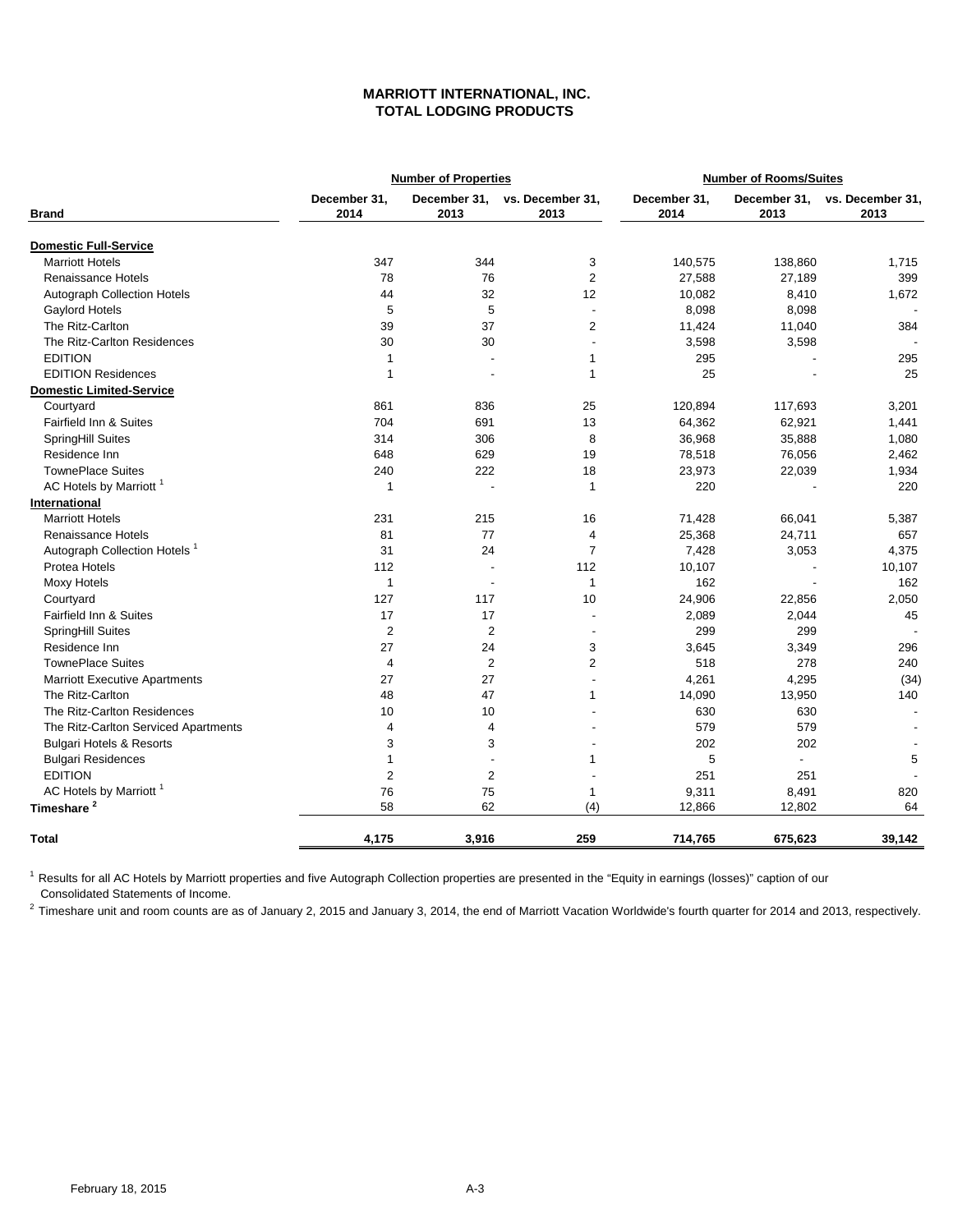## **MARRIOTT INTERNATIONAL, INC. KEY LODGING STATISTICS Constant \$**

## **Comparable Company-Operated International Properties<sup>1</sup>**

|                                  | Three Months Ended December 31, 2014 and December 31, 2013 |               |       |           |          |                           |          |  |  |
|----------------------------------|------------------------------------------------------------|---------------|-------|-----------|----------|---------------------------|----------|--|--|
| Region                           |                                                            | <b>REVPAR</b> |       | Occupancy |          | <b>Average Daily Rate</b> |          |  |  |
|                                  | 2014                                                       | vs. 2013      | 2014  |           | vs. 2013 | 2014                      | vs. 2013 |  |  |
| Caribbean & Latin America        | \$171.01                                                   | 9.5%          | 71.6% | 2.9%      | pts.     | \$238.87                  | 5.1%     |  |  |
| Europe                           | \$136.86                                                   | 4.2%          | 74.5% | 1.7%      | pts.     | \$183.81                  | 1.8%     |  |  |
| Middle East & Africa             | \$129.24                                                   | 15.7%         | 64.9% | 10.0%     | pts.     | \$199.27                  | $-2.1%$  |  |  |
| Asia Pacific                     | \$137.46                                                   | 2.4%          | 76.1% | 1.1%      | pts.     | \$180.66                  | 0.8%     |  |  |
| Total International <sup>2</sup> | \$140.54                                                   | 5.3%          | 73.7% | 2.6%      | pts.     | \$190.74                  | 1.7%     |  |  |
| Worldwide <sup>3</sup>           | \$128.88                                                   | 6.0%          | 71.1% | 1.7%      | pts.     | \$181.31                  | 3.5%     |  |  |

### **Comparable Systemwide International Properties<sup>1</sup>**

|                                  | Three Months Ended December 31, 2014 and December 31, 2013 |               |       |           |          |          |                           |  |
|----------------------------------|------------------------------------------------------------|---------------|-------|-----------|----------|----------|---------------------------|--|
|                                  |                                                            | <b>REVPAR</b> |       | Occupancy |          |          | <b>Average Daily Rate</b> |  |
| Region                           | 2014                                                       | vs. 2013      | 2014  |           | vs. 2013 | 2014     | vs. 2013                  |  |
| Caribbean & Latin America        | \$139.20                                                   | 7.7%          | 69.7% | 2.4%      | pts.     | \$199.85 | 4.0%                      |  |
| Europe                           | \$131.79                                                   | 2.7%          | 74.4% | 1.4%      | pts.     | \$177.13 | 0.8%                      |  |
| Middle East & Africa             | \$125.89                                                   | 14.9%         | 64.4% | 8.9%      | pts.     | \$195.48 | $-0.9%$                   |  |
| Asia Pacific                     | \$136.65                                                   | 2.9%          | 76.5% | 1.1%      | pts.     | \$178.58 | 1.3%                      |  |
| Total International <sup>4</sup> | \$134.13                                                   | 4.6%          | 73.4% | $2.2\%$   | pts.     | \$182.68 | 1.5%                      |  |
| Worldwide <sup>3</sup>           | \$105.05                                                   | 6.2%          | 69.7% | $1.7\%$   | pts.     | \$150.67 | 3.7%                      |  |

<sup>1</sup> Statistics are in constant dollars. International includes properties located outside the United States and Canada, except for Worldwide which includes the United States.

2 Includes Marriott Hotels, Renaissance, Autograph Collection, The Ritz-Carlton, Bulgari, Residence Inn, and Courtyard properties.

<sup>3</sup> Includes Marriott Hotels, Renaissance, Autograph Collection, Gaylord Hotels, The Ritz-Carlton, Bulgari,

Residence Inn, Courtyard, Fairfield Inn & Suites, TownePlace Suites, and SpringHill Suites properties.

4 Includes Marriott Hotels, Renaissance, Autograph Collection, The Ritz-Carlton, Bulgari, Residence Inn, Courtyard, and Fairfield Inn & Suites properties.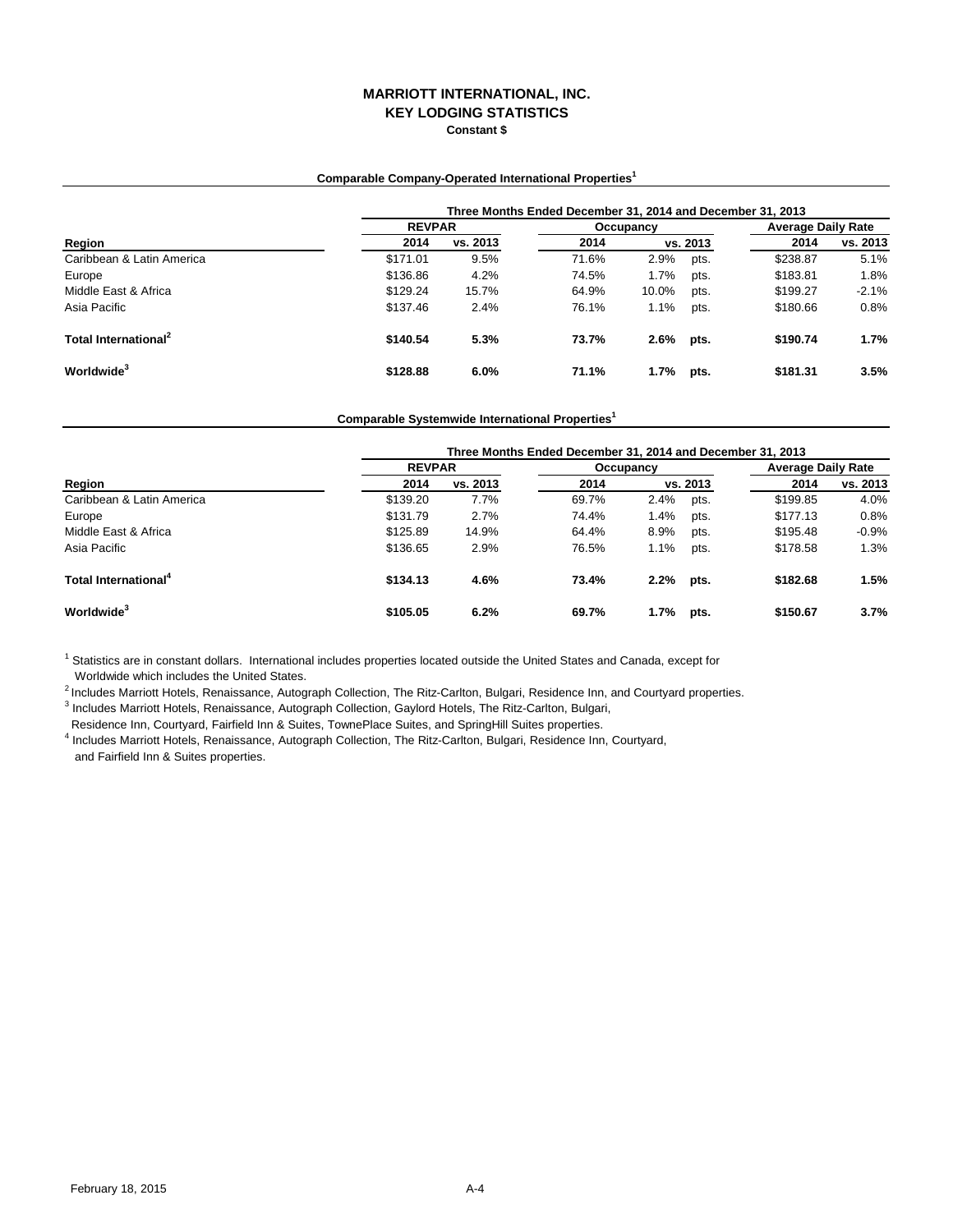### **MARRIOTT INTERNATIONAL, INC. KEY LODGING STATISTICS Constant \$**

## **Comparable Company-Operated International Properties<sup>1</sup>**

|                                  |          | Twelve Months Ended December 31, 2014 and December 31, 2013 |       |           |          |                           |          |  |  |  |
|----------------------------------|----------|-------------------------------------------------------------|-------|-----------|----------|---------------------------|----------|--|--|--|
| Region                           |          | <b>REVPAR</b>                                               |       | Occupancy |          | <b>Average Daily Rate</b> |          |  |  |  |
|                                  | 2014     | vs. 2013                                                    | 2014  |           | vs. 2013 | 2014                      | vs. 2013 |  |  |  |
| Caribbean & Latin America        | \$176.66 | 11.0%                                                       | 73.6% | 2.7%      | pts.     | \$239.95                  | 6.9%     |  |  |  |
| Europe                           | \$144.61 | 3.2%                                                        | 74.9% | 1.4%      | pts.     | \$193.20                  | 1.3%     |  |  |  |
| Middle East & Africa             | \$114.47 | 7.9%                                                        | 60.1% | 5.8%      | pts.     | \$190.60                  | $-2.5%$  |  |  |  |
| Asia Pacific                     | \$130.04 | 4.8%                                                        | 73.7% | 1.9%      | pts.     | \$176.48                  | 2.1%     |  |  |  |
| Total International <sup>2</sup> | \$139.35 | 5.4%                                                        | 72.6% | 2.2%      | pts.     | \$192.04                  | 2.2%     |  |  |  |
| Worldwide <sup>3</sup>           | \$131.83 | 6.3%                                                        | 73.7% | 2.1%      | pts.     | \$178.96                  | 3.3%     |  |  |  |

### **Comparable Systemwide International Properties<sup>1</sup>**

|                                  | Twelve Months Ended December 31, 2014 and December 31, 2013 |               |       |           |          |          |                           |  |  |
|----------------------------------|-------------------------------------------------------------|---------------|-------|-----------|----------|----------|---------------------------|--|--|
|                                  |                                                             | <b>REVPAR</b> |       | Occupancy |          |          | <b>Average Daily Rate</b> |  |  |
| Region                           | 2014                                                        | vs. 2013      | 2014  |           | vs. 2013 | 2014     | vs. 2013                  |  |  |
| Caribbean & Latin America        | \$146.83                                                    | 9.4%          | 71.3% | 2.2%      | pts.     | \$205.88 | 5.9%                      |  |  |
| Europe                           | \$135.28                                                    | 2.7%          | 73.1% | 1.3%      | pts.     | \$185.06 | 0.9%                      |  |  |
| Middle East & Africa             | \$112.26                                                    | 8.1%          | 60.3% | 5.4%      | pts.     | \$186.19 | $-1.6%$                   |  |  |
| Asia Pacific                     | \$130.71                                                    | 5.0%          | 74.1% | 1.8%      | pts.     | \$176.43 | 2.4%                      |  |  |
| Total International <sup>4</sup> | \$133.37                                                    | 5.1%          | 71.9% | $2.0\%$   | pts.     | \$185.39 | 2.1%                      |  |  |
| Worldwide <sup>3</sup>           | \$110.09                                                    | 6.6%          | 73.3% | $2.0\%$   | pts.     | \$150.23 | 3.7%                      |  |  |

<sup>1</sup> Statistics are in constant dollars. International includes properties located outside the United States and Canada, except for Worldwide which includes the United States.

2 Includes Marriott Hotels, Renaissance, Autograph Collection, The Ritz-Carlton, Bulgari, Residence Inn, and Courtyard properties.

<sup>3</sup> Includes Marriott Hotels, Renaissance, Autograph Collection, Gaylord Hotels, The Ritz-Carlton, Bulgari,

Residence Inn, Courtyard, Fairfield Inn & Suites, TownePlace Suites, and SpringHill Suites properties.

4 Includes Marriott Hotels, Renaissance, Autograph Collection, The Ritz-Carlton, Bulgari, Residence Inn, Courtyard, and Fairfield Inn & Suites properties.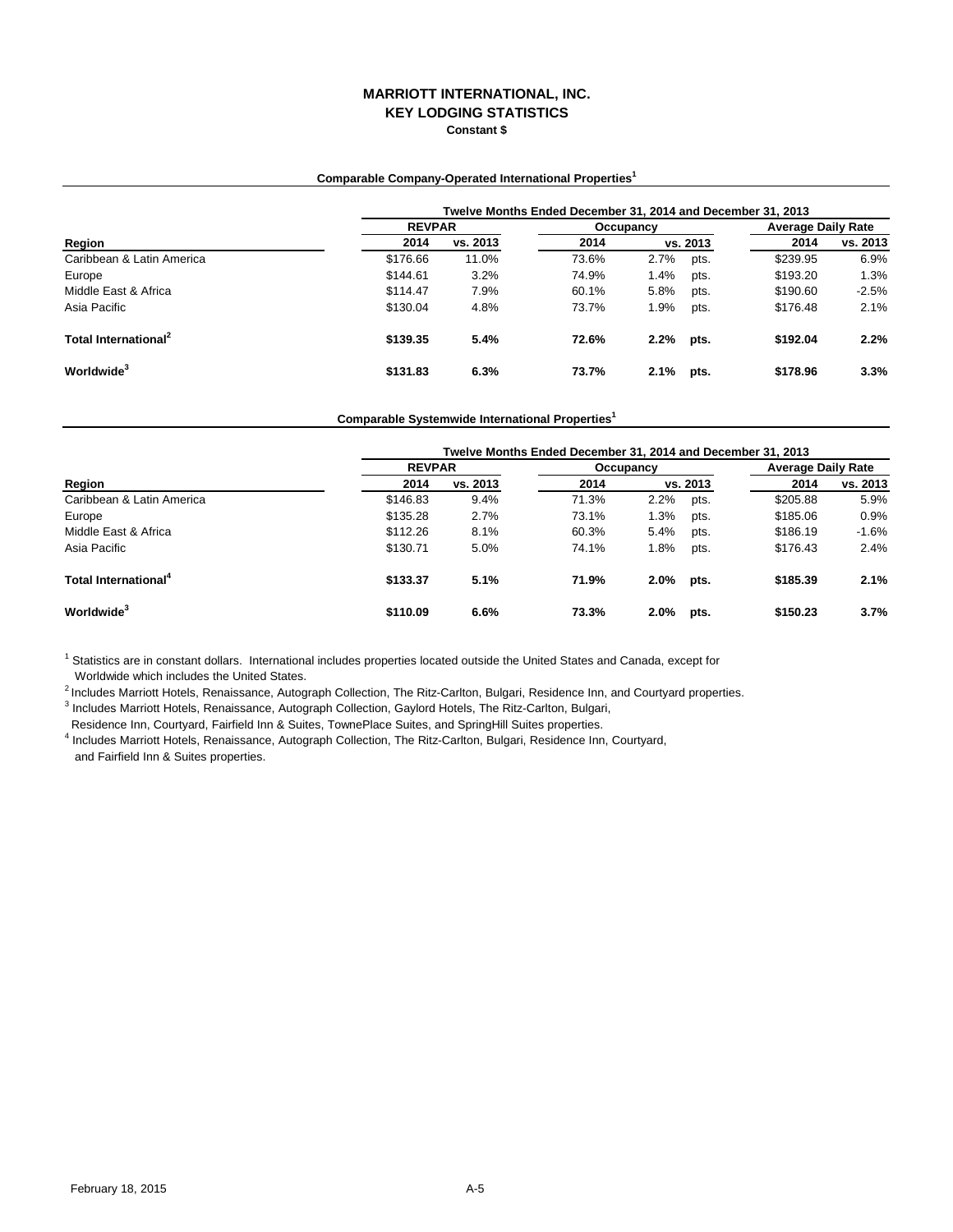# **MARRIOTT INTERNATIONAL, INC. KEY LODGING STATISTICS**

### **Comparable Company-Operated North American Properties<sup>1</sup>**

|                                                       | Three Months Ended December 31, 2014 and December 31, 2013 |          |       |           |          |          |                           |  |
|-------------------------------------------------------|------------------------------------------------------------|----------|-------|-----------|----------|----------|---------------------------|--|
|                                                       | <b>REVPAR</b>                                              |          |       | Occupancy |          |          | <b>Average Daily Rate</b> |  |
| <b>Brand</b>                                          | 2014                                                       | vs. 2013 | 2014  |           | vs. 2013 | 2014     | vs. 2013                  |  |
| <b>Marriott Hotels</b>                                | \$135.81                                                   | 4.2%     | 70.0% | $0.0\%$   | pts.     | \$194.07 | 4.2%                      |  |
| Renaissance Hotels                                    | \$122.50                                                   | 4.4%     | 67.0% | $-0.3%$   | pts.     | \$182.74 | 4.8%                      |  |
| The Ritz-Carlton                                      | \$245.95                                                   | 5.7%     | 69.9% | 1.1%      | pts.     | \$351.61 | 4.0%                      |  |
| Composite North American Full-Service <sup>2</sup>    | \$145.06                                                   | 4.9%     | 69.9% | 0.4%      | pts.     | \$207.45 | 4.3%                      |  |
| Courtyard                                             | \$87.89                                                    | 9.6%     | 68.2% | 2.7%      | pts.     | \$128.83 | 5.2%                      |  |
| SpringHill Suites                                     | \$77.65                                                    | 9.4%     | 69.1% | 1.6%      | pts.     | \$112.38 | 6.8%                      |  |
| Residence Inn                                         | \$99.79                                                    | 10.5%    | 74.1% | 2.6%      | pts.     | \$134.60 | 6.6%                      |  |
| <b>TownePlace Suites</b>                              | \$61.05                                                    | 15.3%    | 65.2% | 2.9%      | pts.     | \$93.63  | 10.2%                     |  |
| Composite North American Limited-Service <sup>3</sup> | \$89.44                                                    | 10.0%    | 69.8% | 2.6%      | pts.     | \$128.08 | 5.9%                      |  |
| Composite - All <sup>4</sup>                          | \$123.55                                                   | 6.3%     | 69.9% | 1.3%      | pts.     | \$176.77 | 4.4%                      |  |

**Comparable Systemwide North American Properties<sup>1</sup>**

|                                                       | Three Months Ended December 31, 2014 and December 31, 2013 |          |           |         |          |                           |          |  |
|-------------------------------------------------------|------------------------------------------------------------|----------|-----------|---------|----------|---------------------------|----------|--|
|                                                       | <b>REVPAR</b>                                              |          | Occupancy |         |          | <b>Average Daily Rate</b> |          |  |
| <b>Brand</b>                                          | 2014                                                       | vs. 2013 | 2014      |         | vs. 2013 | 2014                      | vs. 2013 |  |
| <b>Marriott Hotels</b>                                | \$117.51                                                   | 4.9%     | 67.4%     | 0.4%    | pts.     | \$174.23                  | 4.4%     |  |
| Renaissance Hotels                                    | \$109.46                                                   | 5.5%     | 67.2%     | 0.8%    | pts.     | \$162.76                  | 4.2%     |  |
| <b>Autograph Collection Hotels</b>                    | \$167.51                                                   | 1.2%     | 71.3%     | $-3.9%$ | pts.     | \$234.93                  | 6.8%     |  |
| The Ritz-Carlton                                      | \$245.95                                                   | 5.7%     | 69.9%     | 1.1%    | pts.     | \$351.61                  | 4.0%     |  |
| Composite North American Full-Service <sup>5</sup>    | \$126.42                                                   | 5.2%     | 68.0%     | 0.5%    | pts.     | \$185.87                  | 4.4%     |  |
| Courtyard                                             | \$87.52                                                    | 8.4%     | 68.3%     | 2.3%    | pts.     | \$128.15                  | 4.8%     |  |
| Fairfield Inn & Suites                                | \$66.55                                                    | 8.1%     | 65.6%     | 2.4%    | pts.     | \$101.46                  | 4.1%     |  |
| SpringHill Suites                                     | \$77.06                                                    | 7.7%     | 70.3%     | 2.3%    | pts.     | \$109.65                  | 4.3%     |  |
| Residence Inn                                         | \$96.69                                                    | 7.5%     | 74.6%     | 1.8%    | pts.     | \$129.59                  | 4.9%     |  |
| <b>TownePlace Suites</b>                              | \$66.46                                                    | 10.5%    | 69.4%     | 3.1%    | pts.     | \$95.71                   | 5.6%     |  |
| Composite North American Limited-Service <sup>3</sup> | \$82.78                                                    | 8.2%     | 69.5%     | 2.3%    | pts.     | \$119.03                  | 4.6%     |  |
| Composite - All <sup>6</sup>                          | \$99.18                                                    | 6.7%     | 69.0%     | 1.6%    | pts.     | \$143.80                  | 4.2%     |  |

<sup>1</sup> Statistics include properties located in the United States.

<sup>2</sup> Includes the Marriott Hotels, Renaissance Hotels, Gaylord Hotels, and The Ritz-Carlton properties.

<sup>3</sup> Includes the Residence Inn, Courtyard, Fairfield Inn & Suites, TownePlace Suites, and SpringHill Suites properties.

4 Includes the Marriott Hotels, Renaissance Hotels, Gaylord Hotels, The Ritz-Carlton, Residence Inn, Courtyard,

Fairfield Inn & Suites, TownePlace Suites, and SpringHill Suites properties.

5 Includes the Marriott Hotels, Renaissance Hotels, Gaylord Hotels, Autograph, and The Ritz-Carlton properties.

 $^6$  Includes the Marriott Hotels, Renaissance Hotels, Gaylord Hotels, Autograph, The Ritz-Carlton, Residence Inn,

Courtyard, Fairfield Inn & Suites, TownePlace Suites, and SpringHill Suites properties.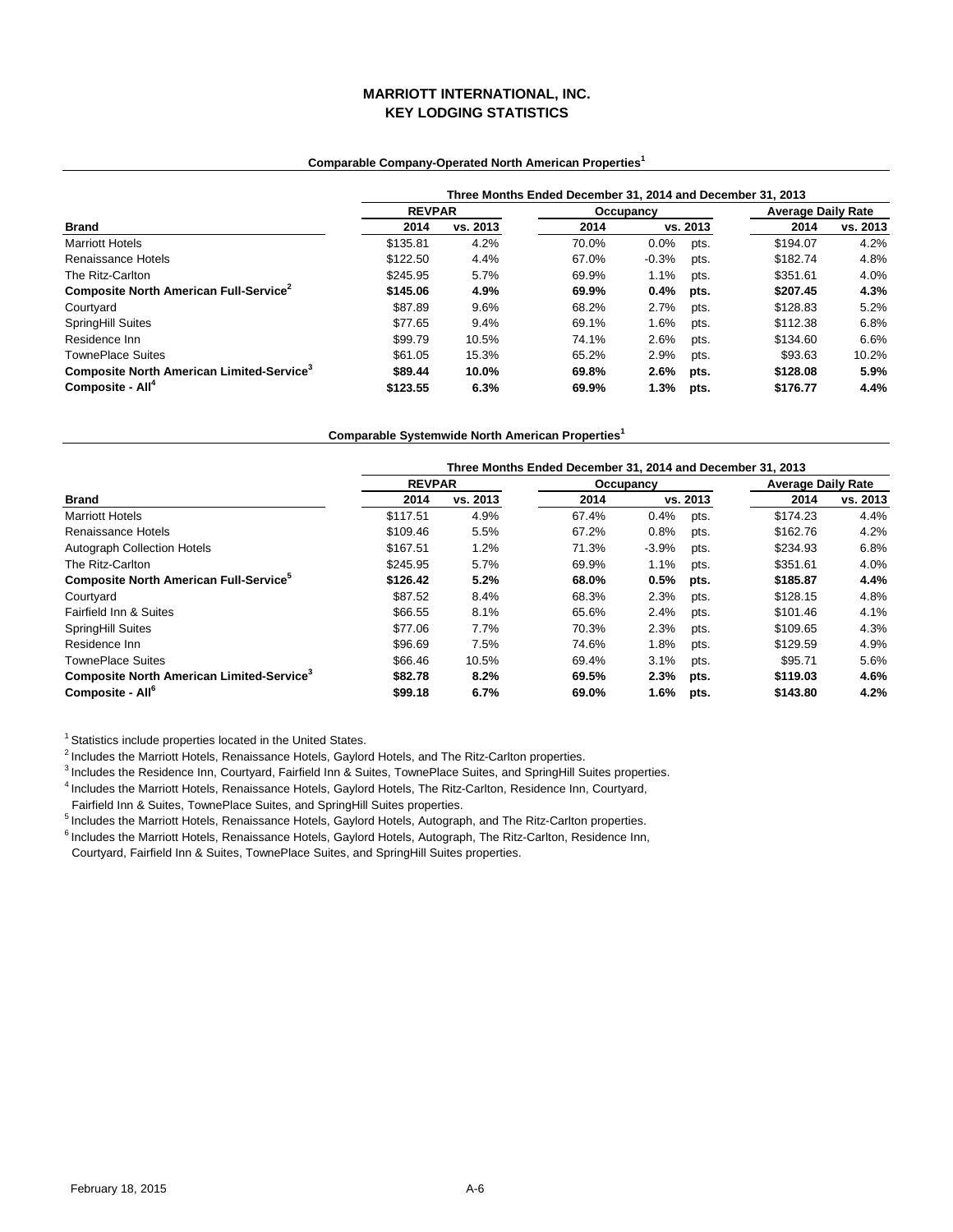# **MARRIOTT INTERNATIONAL, INC. KEY LODGING STATISTICS**

### **Comparable Company-Operated North American Properties<sup>1</sup>**

|                                                       | Twelve Months Ended December 31, 2014 and December 31, 2013 |          |           |      |          |                           |          |  |
|-------------------------------------------------------|-------------------------------------------------------------|----------|-----------|------|----------|---------------------------|----------|--|
|                                                       | <b>REVPAR</b>                                               |          | Occupancy |      |          | <b>Average Daily Rate</b> |          |  |
| <b>Brand</b>                                          | 2014                                                        | vs. 2013 | 2014      |      | vs. 2013 | 2014                      | vs. 2013 |  |
| <b>Marriott Hotels</b>                                | \$141.42                                                    | 5.7%     | 75.1%     | 1.6% | pts.     | \$188.39                  | 3.5%     |  |
| Renaissance Hotels                                    | \$129.76                                                    | 5.2%     | 73.1%     | 1.1% | pts.     | \$177.42                  | 3.7%     |  |
| The Ritz-Carlton                                      | \$246.89                                                    | 6.2%     | 72.9%     | 1.5% | pts.     | \$338.48                  | 4.0%     |  |
| Composite North American Full-Service <sup>2</sup>    | \$149.48                                                    | 5.8%     | 74.5%     | 1.6% | pts.     | \$200.77                  | 3.6%     |  |
| Courtyard                                             | \$93.18                                                     | 9.6%     | 71.8%     | 3.0% | pts.     | \$129.72                  | 5.0%     |  |
| <b>SpringHill Suites</b>                              | \$82.78                                                     | 7.5%     | 73.8%     | 1.9% | pts.     | \$112.14                  | 4.8%     |  |
| Residence Inn                                         | \$106.24                                                    | 7.4%     | 78.4%     | 2.2% | pts.     | \$135.58                  | 4.4%     |  |
| <b>TownePlace Suites</b>                              | \$69.09                                                     | 19.0%    | 72.6%     | 6.3% | pts.     | \$95.23                   | 8.7%     |  |
| Composite North American Limited-Service <sup>3</sup> | \$94.95                                                     | 9.0%     | 73.7%     | 2.8% | pts.     | \$128.82                  | 4.9%     |  |
| Composite - All <sup>4</sup>                          | \$128.39                                                    | 6.7%     | 74.2%     | 2.0% | pts.     | \$173.11                  | 3.8%     |  |

**Comparable Systemwide North American Properties<sup>1</sup>**

|                                                           | Twelve Months Ended December 31, 2014 and December 31, 2013 |          |           |         |          |                           |          |  |
|-----------------------------------------------------------|-------------------------------------------------------------|----------|-----------|---------|----------|---------------------------|----------|--|
|                                                           | <b>REVPAR</b>                                               |          | Occupancy |         |          | <b>Average Daily Rate</b> |          |  |
| <b>Brand</b>                                              | 2014                                                        | vs. 2013 | 2014      |         | vs. 2013 | 2014                      | vs. 2013 |  |
| <b>Marriott Hotels</b>                                    | \$124.49                                                    | 6.2%     | 72.6%     | 1.5%    | pts.     | \$171.43                  | 4.0%     |  |
| Renaissance Hotels                                        | \$116.69                                                    | 6.7%     | 72.6%     | 1.9%    | pts.     | \$160.77                  | 3.9%     |  |
| <b>Autograph Collection Hotels</b>                        | \$173.04                                                    | 7.5%     | 75.4%     | $-1.0%$ | pts.     | \$229.58                  | 8.9%     |  |
| The Ritz-Carlton                                          | \$246.89                                                    | 6.2%     | 72.9%     | 1.5%    | pts.     | \$338.48                  | 4.0%     |  |
| <b>Composite North American Full-Service</b> <sup>5</sup> | \$132.44                                                    | 6.4%     | 72.8%     | 1.5%    | pts.     | \$182.00                  | 4.1%     |  |
| Courtyard                                                 | \$93.77                                                     | 7.8%     | 72.5%     | 2.3%    | pts.     | \$129.32                  | 4.5%     |  |
| Fairfield Inn & Suites                                    | \$72.11                                                     | 7.3%     | 70.1%     | 2.2%    | pts.     | \$102.80                  | 3.9%     |  |
| SpringHill Suites                                         | \$83.65                                                     | 7.6%     | 74.6%     | 2.6%    | pts.     | \$112.16                  | 3.9%     |  |
| Residence Inn                                             | \$103.79                                                    | 6.7%     | 79.3%     | 1.9%    | pts.     | \$130.82                  | 4.2%     |  |
| <b>TownePlace Suites</b>                                  | \$72.38                                                     | 9.9%     | 74.7%     | 3.2%    | pts.     | \$96.84                   | 5.3%     |  |
| Composite North American Limited-Service <sup>3</sup>     | \$89.11                                                     | 7.5%     | 74.0%     | 2.3%    | pts.     | \$120.36                  | 4.2%     |  |
| Composite - All <sup>6</sup>                              | \$105.39                                                    | 7.0%     | 73.6%     | 2.0%    | pts.     | \$143.27                  | 4.1%     |  |

<sup>1</sup> Statistics include properties located in the United States.

<sup>2</sup> Includes the Marriott Hotels, Renaissance Hotels, Gaylord Hotels, and The Ritz-Carlton properties.

<sup>3</sup> Includes the Residence Inn, Courtyard, Fairfield Inn & Suites, TownePlace Suites, and SpringHill Suites properties.

4 Includes the Marriott Hotels, Renaissance Hotels, Gaylord Hotels, The Ritz-Carlton, Residence Inn, Courtyard,

Fairfield Inn & Suites, TownePlace Suites, and SpringHill Suites properties.

5 Includes the Marriott Hotels, Renaissance Hotels, Gaylord Hotels, Autograph, and The Ritz-Carlton properties.

 $^6$  Includes the Marriott Hotels, Renaissance Hotels, Gaylord Hotels, Autograph, The Ritz-Carlton, Residence Inn,

Courtyard, Fairfield Inn & Suites, TownePlace Suites, and SpringHill Suites properties.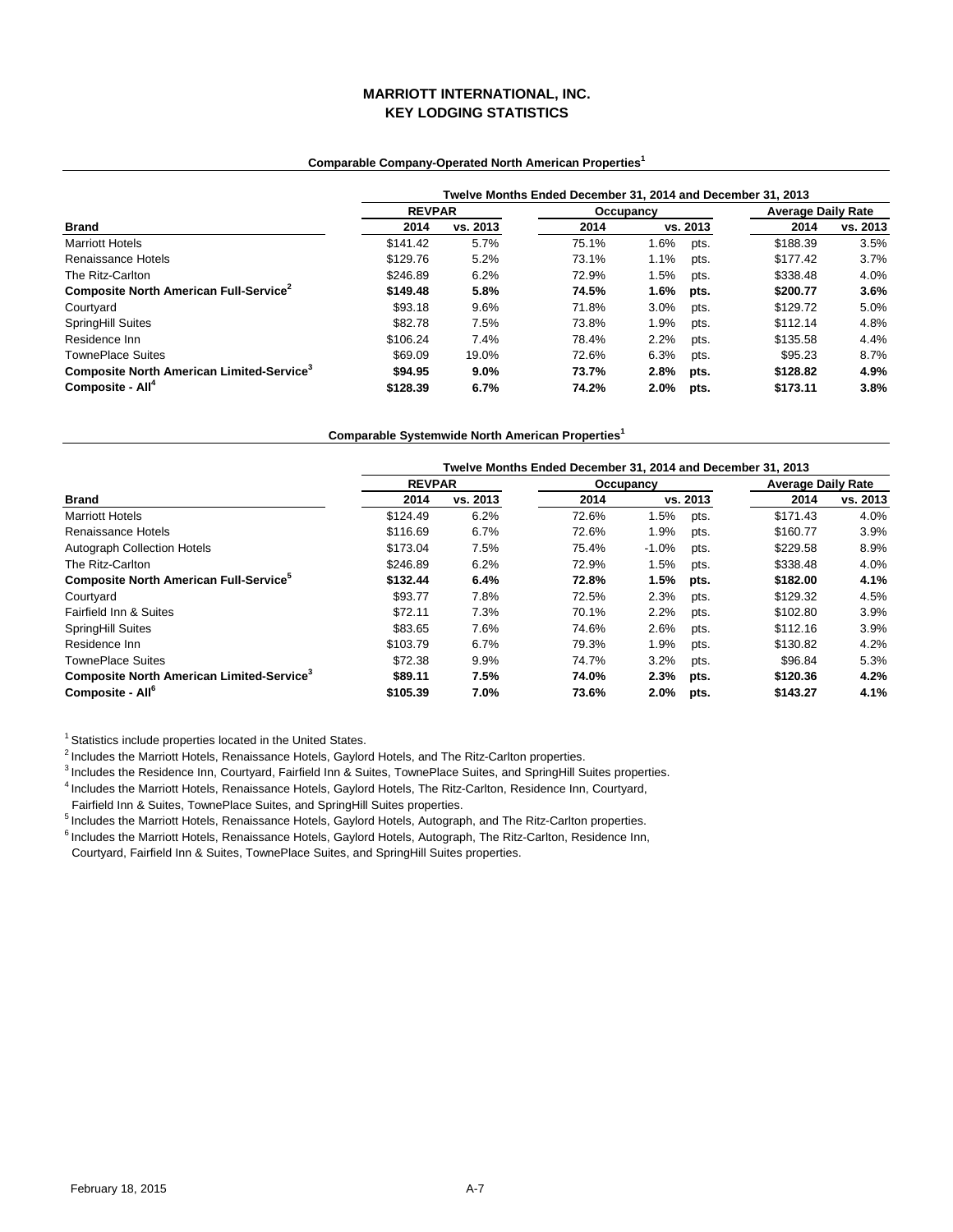# **MARRIOTT INTERNATIONAL, INC. NON-GAAP FINANCIAL MEASURES EBITDA AND ADJUSTED EBITDA**

(\$ in millions)

|                                                                                                  | Fiscal Year 2014 |                         |    |                   |    |                  |    |                          |    |       |
|--------------------------------------------------------------------------------------------------|------------------|-------------------------|----|-------------------|----|------------------|----|--------------------------|----|-------|
|                                                                                                  |                  | <b>First</b><br>Quarter |    | Second<br>Quarter |    | Third<br>Quarter |    | <b>Fourth</b><br>Quarter |    | Total |
| Net Income                                                                                       | \$               | 172                     | \$ | 192               | \$ | 192              | \$ | 197                      | \$ | 753   |
| Interest expense                                                                                 |                  | 30                      |    | 30                |    | 29               |    | 26                       |    | 115   |
| Tax provision                                                                                    |                  | 59                      |    | 93                |    | 98               |    | 85                       |    | 335   |
| Depreciation and amortization                                                                    |                  | 26                      |    | 32                |    | 33               |    | 32                       |    | 123   |
| Depreciation classified in Reimbursed costs                                                      |                  | 12                      |    | 13                |    | 13               |    | 13                       |    | 51    |
| Interest expense from unconsolidated joint ventures                                              |                  |                         |    |                   |    |                  |    |                          |    | 3     |
| Depreciation and amortization from unconsolidated joint ventures                                 |                  | 4                       |    | 3                 |    |                  |    |                          |    | 10    |
| <b>EBITDA **</b>                                                                                 |                  | 304                     |    | 364               |    | 366              |    | 356                      |    | 1,390 |
| <b>EDITION</b> impairment charge<br>Share-based compensation (including share-based compensation |                  | 10                      |    | 15                |    |                  |    |                          |    | 25    |
| reimbursed by third-party owners)                                                                |                  | 25                      |    | 29                |    | 27               |    | 28                       |    | 109   |
| Adjusted EBITDA **                                                                               |                  | 339                     |    | 408               |    | 393              |    | 384                      |    | 1,524 |
| Increase over 2013 Quarterly Adjusted EBITDA **                                                  |                  | 12%                     |    | 10%               |    | 19%              |    | 20%                      |    | 15%   |

|                                                                  | <b>Fiscal Year 2013</b> |                         |    |                   |    |                         |    |                          |   |              |  |
|------------------------------------------------------------------|-------------------------|-------------------------|----|-------------------|----|-------------------------|----|--------------------------|---|--------------|--|
|                                                                  |                         | <b>First</b><br>Quarter |    | Second<br>Quarter |    | <b>Third</b><br>Quarter |    | <b>Fourth</b><br>Quarter |   | <b>Total</b> |  |
| Net Income                                                       | \$                      | 136                     | \$ | 179               | \$ | 160                     | \$ | 151                      | S | 626          |  |
| Interest expense                                                 |                         | 31                      |    | 29                |    | 28                      |    | 32                       |   | 120          |  |
| Tax provision                                                    |                         | 65                      |    | 84                |    | 63                      |    | 59                       |   | 271          |  |
| Depreciation and amortization                                    |                         | 25                      |    | 33                |    | 34                      |    | 35                       |   | 127          |  |
| Depreciation classified in Reimbursed costs                      |                         | 12                      |    | 12                |    | 12                      |    | 12                       |   | 48           |  |
| Interest expense from unconsolidated joint ventures              |                         |                         |    |                   |    |                         |    |                          |   | 4            |  |
| Depreciation and amortization from unconsolidated joint ventures |                         |                         |    | З                 |    |                         |    |                          |   | 13           |  |
| <b>EBITDA**</b>                                                  |                         | 273                     |    | 341               |    | 301                     |    | 294                      |   | 1,209        |  |
| Share-based compensation (including share-based compensation     |                         |                         |    |                   |    |                         |    |                          |   |              |  |
| reimbursed by third-party owners)                                |                         | 30                      |    | 31                |    | 28                      |    | 27                       |   | 116          |  |
| <b>Adjusted EBITDA **</b>                                        |                         | 303                     |    | 372               |    | 329                     |    | 321                      |   | 1,325        |  |

\*\* Denotes non-GAAP financial measures. Please see pages A-12 and A-13 for information about our reasons for providing these alternative financial measures and the limitations on their use.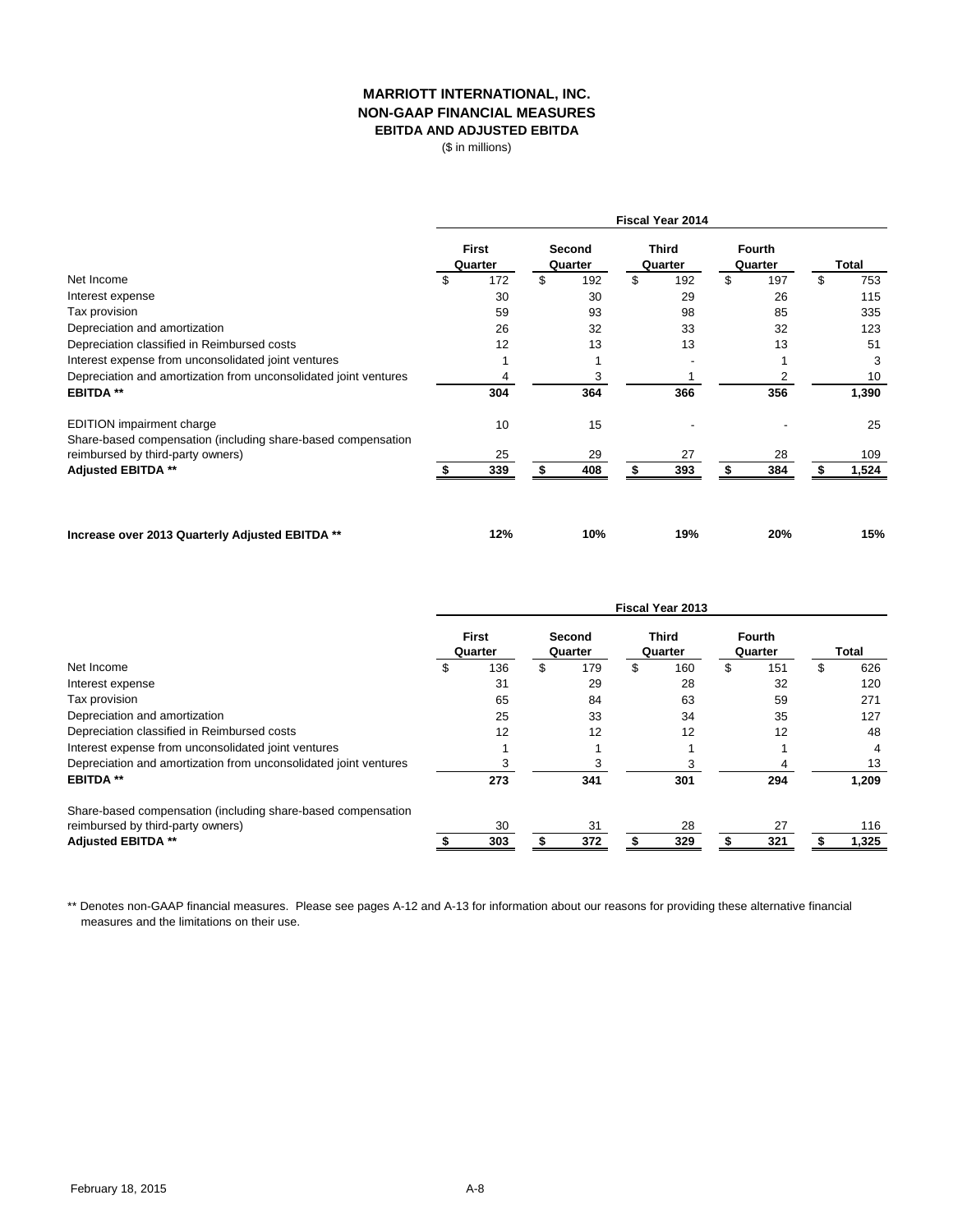## **MARRIOTT INTERNATIONAL, INC. NON-GAAP FINANCIAL MEASURES FULL YEAR EBITDA AND ADJUSTED EBITDA FORECASTED 2015**

(\$ in millions)

|                                                                         | Range |                                                    |    |                                        |    |       |
|-------------------------------------------------------------------------|-------|----------------------------------------------------|----|----------------------------------------|----|-------|
|                                                                         |       | <b>Estimated EBITDA</b><br><b>Fiscal Year 2015</b> |    | <b>As Reported</b><br>Fiscal Year 2014 |    |       |
| Net Income                                                              | \$    | 823                                                | \$ | 857                                    | \$ | 753   |
| Interest expense                                                        |       | 170                                                |    | 170                                    |    | 115   |
| Tax provision                                                           |       | 392                                                |    | 408                                    |    | 335   |
| Depreciation and amortization                                           |       | 135                                                |    | 135                                    |    | 123   |
| Depreciation classified in Reimbursed costs                             |       | 60                                                 |    | 60                                     |    | 51    |
| Interest expense from unconsolidated joint ventures                     |       | 10                                                 |    | 10                                     |    | 3     |
| Depreciation and amortization from unconsolidated joint ventures        |       | 10                                                 |    | 10                                     |    | 10    |
| <b>EBITDA**</b>                                                         |       | 1,600                                              |    | 1,650                                  |    | 1,390 |
| <b>EDITION</b> impairment charge                                        |       |                                                    |    |                                        |    | 25    |
| Share-based compensation (including share-based compensation reimbursed |       |                                                    |    |                                        |    |       |
| by third-party owners)                                                  |       | 115                                                |    | 115                                    |    | 109   |
| <b>Adjusted EBITDA **</b>                                               |       | 1,715                                              |    | 1,765                                  |    | 1,524 |
| Increase over 2014 Adjusted EBITDA**                                    |       | 13%                                                |    | 16%                                    |    |       |

\*\* Denotes non-GAAP financial measures. See pages A-12 and A-13 for information about our reasons for providing these alternative financial measures and the limitations on their use.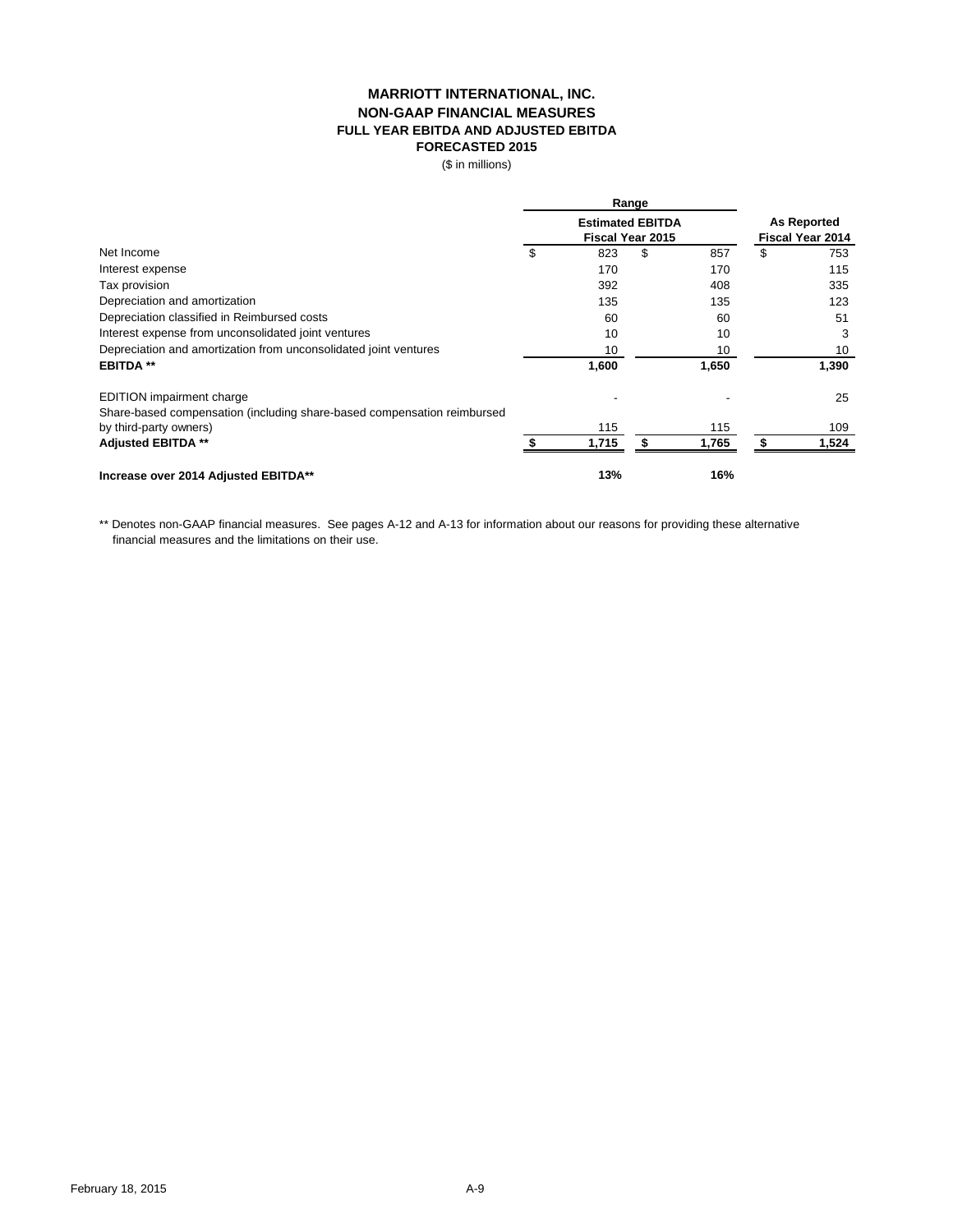# **NON-GAAP FINANCIAL MEASURES ADJUSTED OPERATING INCOME MARGIN EXCLUDING COST REIMBURSEMENTS MARRIOTT INTERNATIONAL, INC.**

(\$ in millions)

| <b>ADJUSTED OPERATING INCOME MARGIN</b>                            |    | <b>Fiscal</b><br>Year<br>2014 | <b>Fiscal</b><br>Year<br>2013 | <b>Fiscal</b><br>Year<br>2009 |         |  |
|--------------------------------------------------------------------|----|-------------------------------|-------------------------------|-------------------------------|---------|--|
| Operating Income as reported                                       |    | 1,159                         | \$<br>988                     | \$                            | (152)   |  |
| Add: Timeshare strategy impairment charges                         |    |                               |                               |                               | 614     |  |
| Add: restructuring costs and other charges                         |    |                               |                               |                               | 174     |  |
| Operating income, as adjusted **                                   |    | 1,159                         | 988                           |                               | 636     |  |
|                                                                    |    |                               |                               |                               |         |  |
| Total revenues as reported                                         | \$ | 13,796                        | \$<br>12,784                  | \$                            | 10,908  |  |
| Add: restructuring costs and other charges                         |    |                               |                               |                               | 24      |  |
| Less: cost reimbursements                                          |    | (11, 055)                     | (10, 291)                     |                               | (7,682) |  |
| Total adjusted revenues, excluding cost reimbursements **          |    | 2,741                         | 2,493                         |                               | 3,250   |  |
| Adjusted operating income margin, excluding cost reimbursements ** |    | 42%                           | 40%                           |                               | 20%     |  |

\*\* Denotes non-GAAP financial measures. See pages A-12 and A-13 for information about our reasons for providing these alternative financial measures and the limitations on their use.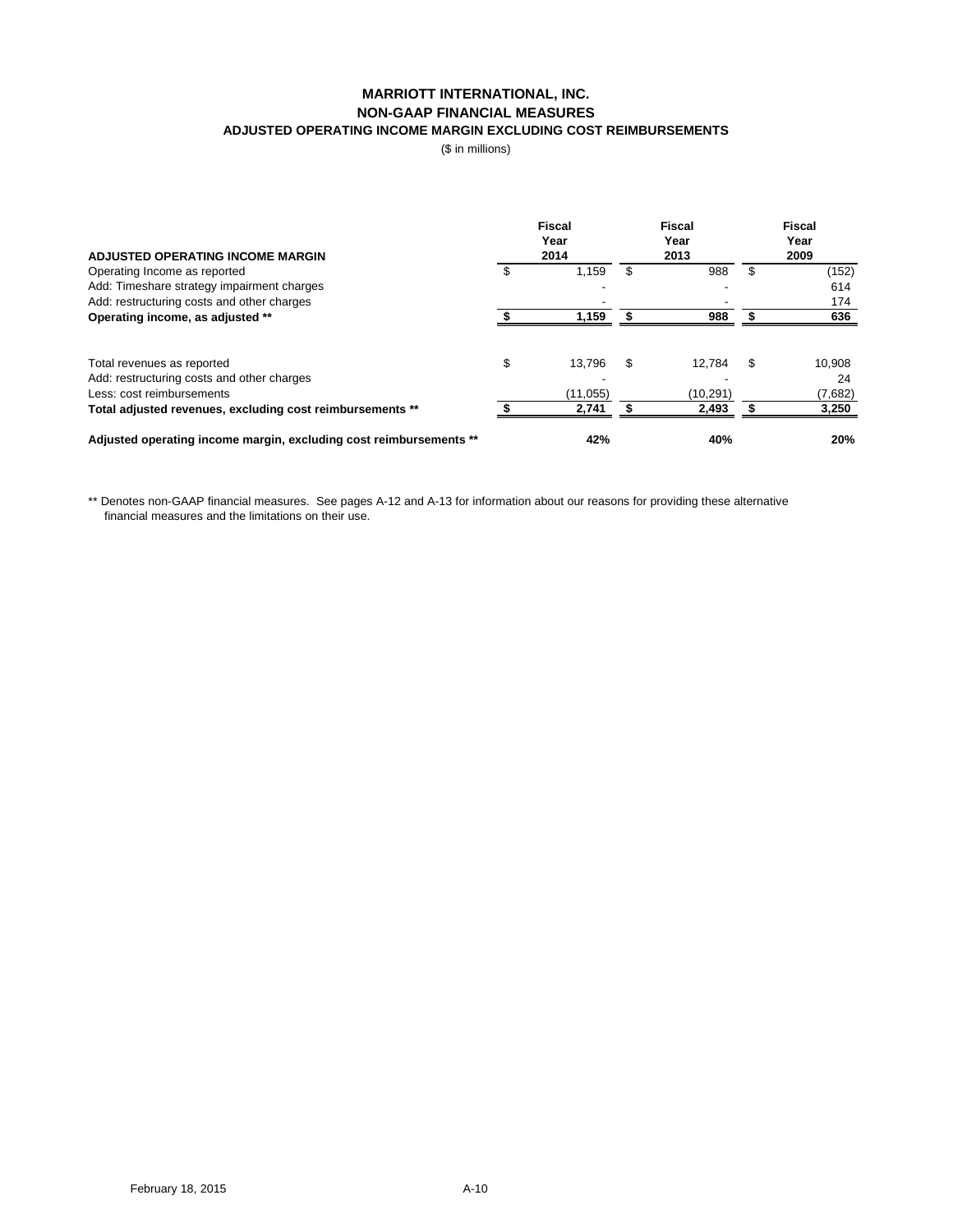# **MARRIOTT INTERNATIONAL, INC. NON-GAAP FINANCIAL MEASURES**

**RETURN ON INVESTED CAPITAL**

(\$ in millions)

### **The reconciliation of net income to earnings before interest expense and taxes is as follows:**

|                                               | <b>Fiscal</b><br>Year<br>2014 |
|-----------------------------------------------|-------------------------------|
| Net Income                                    | 753                           |
| Interest expense                              | 115                           |
| Tax provision                                 | 335                           |
| Earnings before interest expense and taxes ** | 1,203                         |

### **The reconciliations of assets to invested capital are as follows:**

|                                                                                                                              | Year-End<br>2014 | Year-End<br>2013          |  |                           |
|------------------------------------------------------------------------------------------------------------------------------|------------------|---------------------------|--|---------------------------|
| Assets<br>Less: current liabilities, net of current portion of long-term debt<br>Less: deferred tax assets, net <sup>1</sup> |                  | 6,865<br>(2,736)<br>(819) |  | 6,794<br>(2,623)<br>(880) |
| Invested capital **                                                                                                          |                  | 3,310                     |  | 3,291                     |
| Average invested capital <sup>2**</sup>                                                                                      |                  | 3,300                     |  |                           |
| Return on invested capital **                                                                                                |                  | 36%                       |  |                           |

 $^1$  Deducted because the numerator of the calculation is a pre-tax number. At year-end 2014 and 2013, "Deferred tax assets, net" is also net of "current deferred income tax liabilities" of \$22 million and \$19 million, respectively.

 $2$  Calculated as "Invested capital" for the current year and prior year, divided by two.

\*\* Denotes non-GAAP financial measures. See pages A-12 and A-13 for information about our reasons for providing these alternative financial measures and the limitations on their use.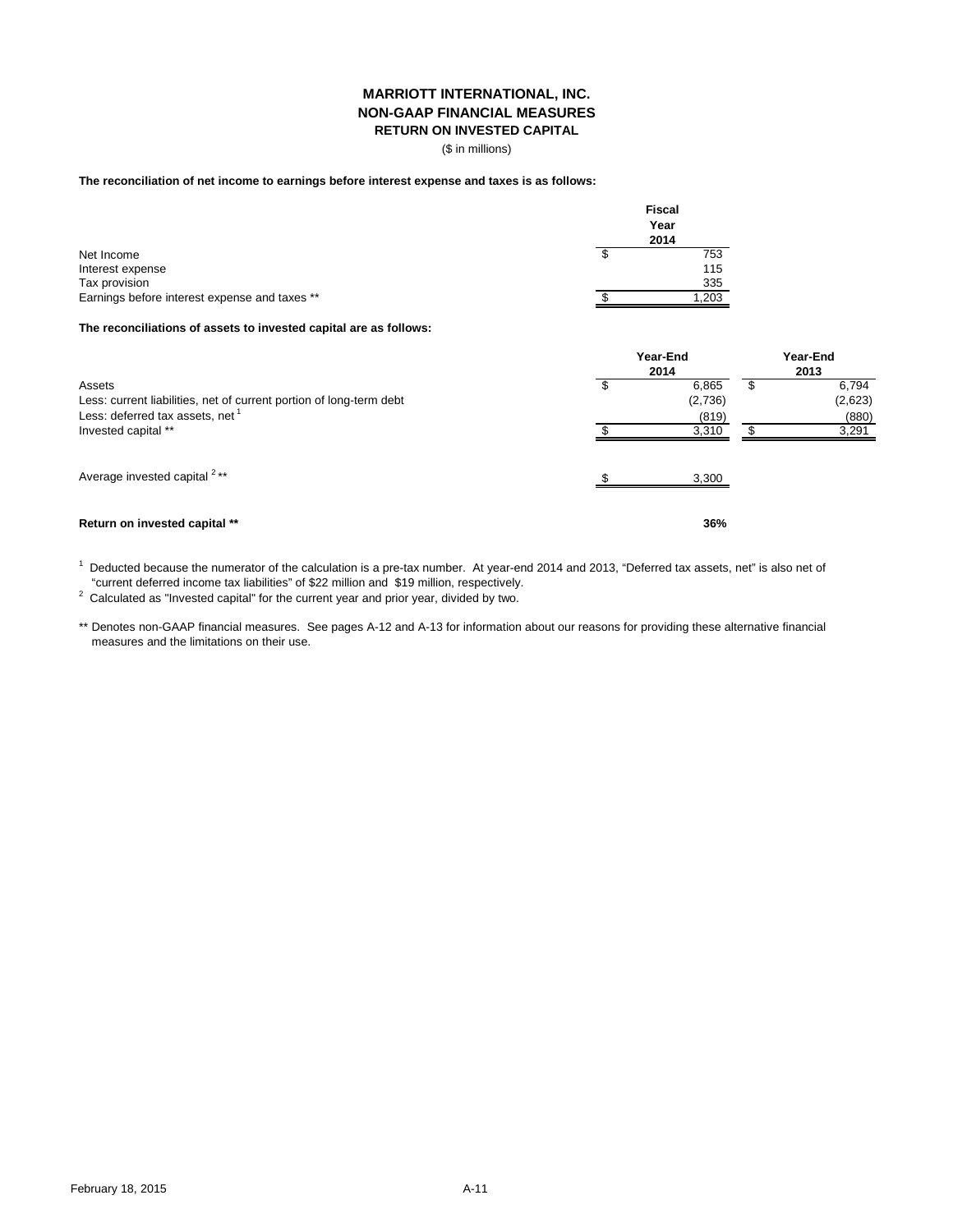## **MARRIOTT INTERNATIONAL, INC. NON-GAAP FINANCIAL MEASURES**

In our press release and schedules, and on the related conference call, we report certain financial measures that are not required by, or presented in accordance with United States generally accepted accounting principles (**"**GAAP**"**). We discuss management's reasons for reporting these non-GAAP measures below, and the press release schedules reconcile the most directly comparable GAAP measure to each non-GAAP measure that we refer to (identified by a double asterisk on the preceding pages). Although management evaluates and presents these non-GAAP measures for the reasons described below, please be aware that these non-GAAP measures have limitations and should not be considered in isolation or as a substitute for revenue, operating income, income from continuing operations, net income, earnings per share or any other comparable operating measure prescribed by GAAP. In addition, we may calculate and/or present these non-GAAP financial measures differently than measures with the same or similar names that other companies report, and as a result, the non-GAAP measures we report may not be comparable to those reported by others.

**Earnings Before Interest Expense and Taxes ("EBIT"), and Earnings Before Interest Expense, Taxes, Depreciation and Amortization ("EBITDA") and Adjusted EBITDA.** EBIT and EBITDA are financial measures not required by, or presented in accordance with GAAP. EBIT reflects net income excluding the impact of interest expense and provision for income taxes, and EBITDA reflects EBIT excluding the impact of depreciation and amortization. We believe that EBITDA is a meaningful indicator of operating performance because we use it to measure our ability to service debt, fund capital expenditures, and expand our business. We also use EBIT and EBITDA, as do analysts, lenders, investors, and others, to evaluate companies because it excludes certain items that can vary widely across different industries or among companies within the same industry. For example, interest expense can be dependent on a company's capital structure, debt levels, and credit ratings. Accordingly, the impact of interest expense on earnings can vary significantly among companies. The tax positions of companies can also vary because of their differing abilities to take advantage of tax benefits and because of the tax policies of the jurisdictions in which they operate. As a result, effective tax rates and provision for income taxes can vary considerably among companies. EBITDA also excludes depreciation and amortization expense which we report under "Depreciation, amortization, and other" as well as depreciation included under "Reimbursed costs" in our Consolidated Statements of Income, because companies utilize productive assets of different ages and use different methods of both acquiring and depreciating productive assets. These differences can result in considerable variability in the relative costs of productive assets and the depreciation and amortization expense among companies.

We also believe that Adjusted EBITDA, another non-GAAP financial measure, is a meaningful indicator of operating performance. Our Adjusted EBITDA reflects adjustments to exclude 1) pre-tax impairment charges of \$10 million in the 2014 first quarter and \$15 million in the 2014 second quarter, both of which we recorded in the "Depreciation, amortization, and other" caption of our Consolidated Statements of Income following an evaluation of our EDITION hotels and residences for recovery and determination that our cost estimates exceeded our total fixed sales price, and 2) share-based compensation expense for all periods presented. We excluded share-based compensation expense in all periods presented in order to address considerable variability among companies in recording compensation expense because companies use share-based payment awards differently, both in the type and quantity of awards granted. We believe that Adjusted EBITDA that excludes these items is a meaningful measure of our operating performance because it permits period-over-period comparisons of our ongoing core operations before these items and facilitates our comparison of results before these items with results from other lodging companies.

EBIT, EBITDA, and Adjusted EBITDA have limitations and should not be considered in isolation or as substitutes for performance measures calculated under GAAP. Each of these non-GAAP measures exclude certain cash expenses that we are obligated to make. In addition, other companies in our industry may calculate EBITDA and in particular Adjusted EBITDA differently than we do or may not calculate them at all, limiting the usefulness of EBITDA and Adjusted EBITDA as comparative measures.

**Return on Invested Capital ("ROIC").** We calculate ROIC as EBIT divided by average invested capital. We consider ROIC to be a meaningful indicator of our operating performance, and we evaluate ROIC because it measures how effectively we use the money we invest in our lodging operations. We calculate invested capital by deducting from total assets: (1) current liabilities, as we intend to satisfy them in the short term, net of current portion of long-term debt, as the numerator of the calculation excludes interest expense; and (2) deferred tax assets net of deferred tax liabilities, because the numerator of the calculation is a pre-tax amount.

**Adjusted Measures That Exclude Certain 2009 Charges.** We evaluate non-GAAP measures that exclude the impact of the Timeshare strategy impairment charges and restructuring costs and other charges incurred in 2009, because these non-GAAP measures allow for period-over-period comparisons of our on-going core operations before material charges. These non-GAAP measures also facilitate management's comparison of results from our on-going operations before material charges with results from other lodging companies.

*Timeshare Strategy Impairment Charges.* In response to the difficult business conditions that the Timeshare segment's timeshare, luxury residential, and luxury fractional real estate development businesses experienced, we evaluated our entire Timeshare portfolio in 2009. In order to adjust the business strategy to reflect current market conditions at that time, we approved plans for our Timeshare segment to take the following actions: (1) for our luxury residential projects, reduce prices, convert certain proposed projects to other uses, sell some undeveloped land, and not pursue further Marriott-funded residential development projects; (2) reduce prices for existing luxury fractional units; (3) continue short-term promotions for our U.S. Timeshare business and defer the introduction of new projects and development phases; and (4) for our European timeshare and fractional resorts, continue promotional pricing and marketing incentives and not pursue further development. As a result of these decisions, we recorded a 2009 pretax charge totaling \$752 million in our Consolidated Statements of Income (\$502 million after-tax), including \$614 million of pretax charges impacting operating income under the "Timeshare strategy impairment charges" caption, and \$138 million of pretax charges impacting non-operating income under the "Timeshare strategy impairment charges (non-operating)" caption.